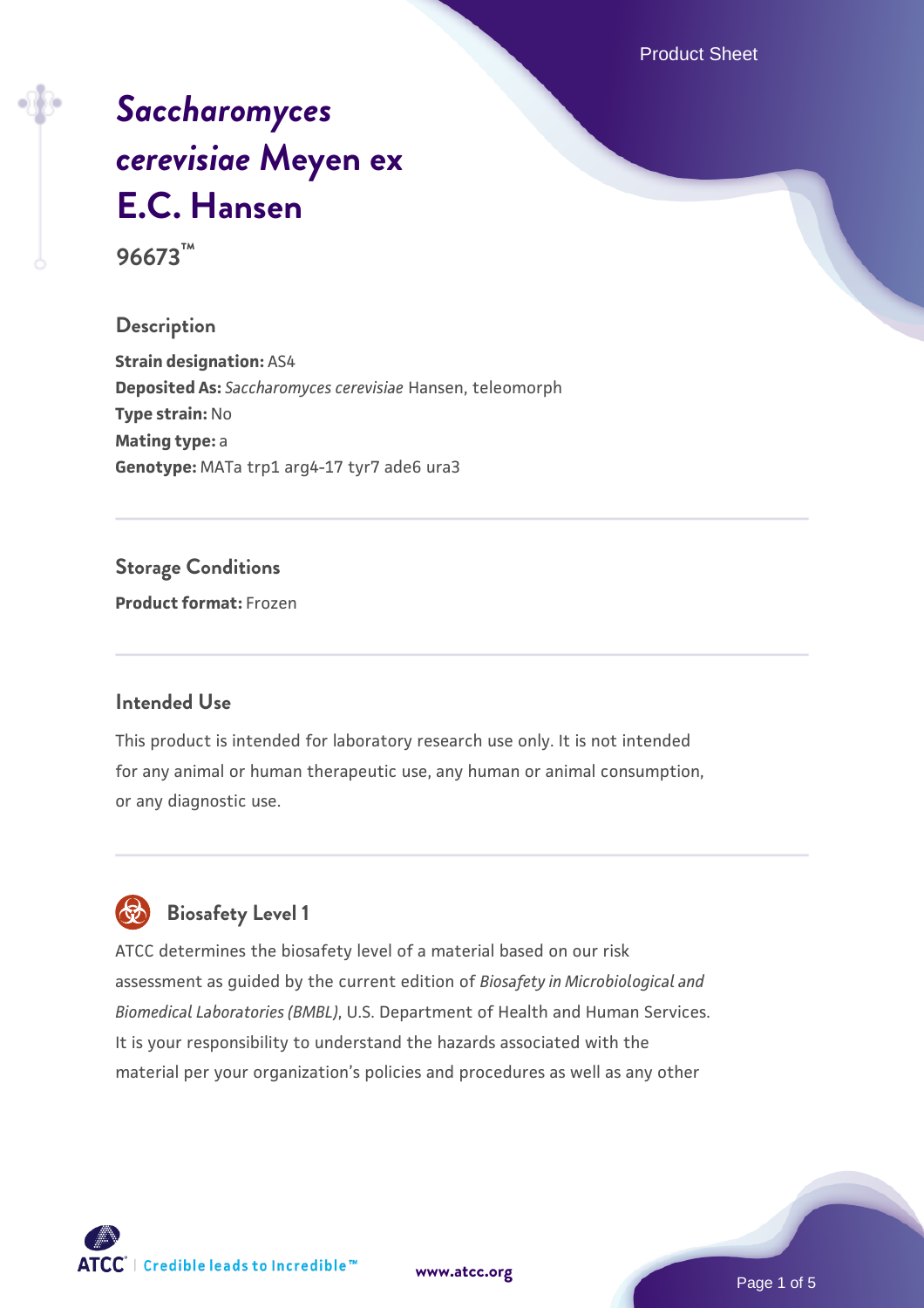#### **[Saccharomyces cerevisiae](https://www.atcc.org/products/96673)** [Meyen ex E.C. Hansen](https://www.atcc.org/products/96673) **96673**

applicable regulations as enforced by your local or national agencies.

ATCC highly recommends that appropriate personal protective equipment is always used when handling vials. For cultures that require storage in liquid nitrogen, it is important to note that some vials may leak when submersed in liquid nitrogen and will slowly fill with liquid nitrogen. Upon thawing, the conversion of the liquid nitrogen back to its gas phase may result in the vial exploding or blowing off its cap with dangerous force creating flying debris. Unless necessary, ATCC recommends that these cultures be stored in the vapor phase of liquid nitrogen rather than submersed in liquid nitrogen.

#### **Certificate of Analysis**

For batch-specific test results, refer to the applicable certificate of analysis that can be found at www.atcc.org.

#### **Growth Conditions**

**Medium:**  [ATCC Medium 1245: YEPD](https://www.atcc.org/-/media/product-assets/documents/microbial-media-formulations/1/2/4/5/atcc-medium-1245.pdf?rev=705ca55d1b6f490a808a965d5c072196) **Temperature:** 25°C

#### **Material Citation**

If use of this material results in a scientific publication, please cite the material in the following manner: *Saccharomyces cerevisiae* Meyen ex E.C. Hansen (ATCC 96673)



**[www.atcc.org](http://www.atcc.org)**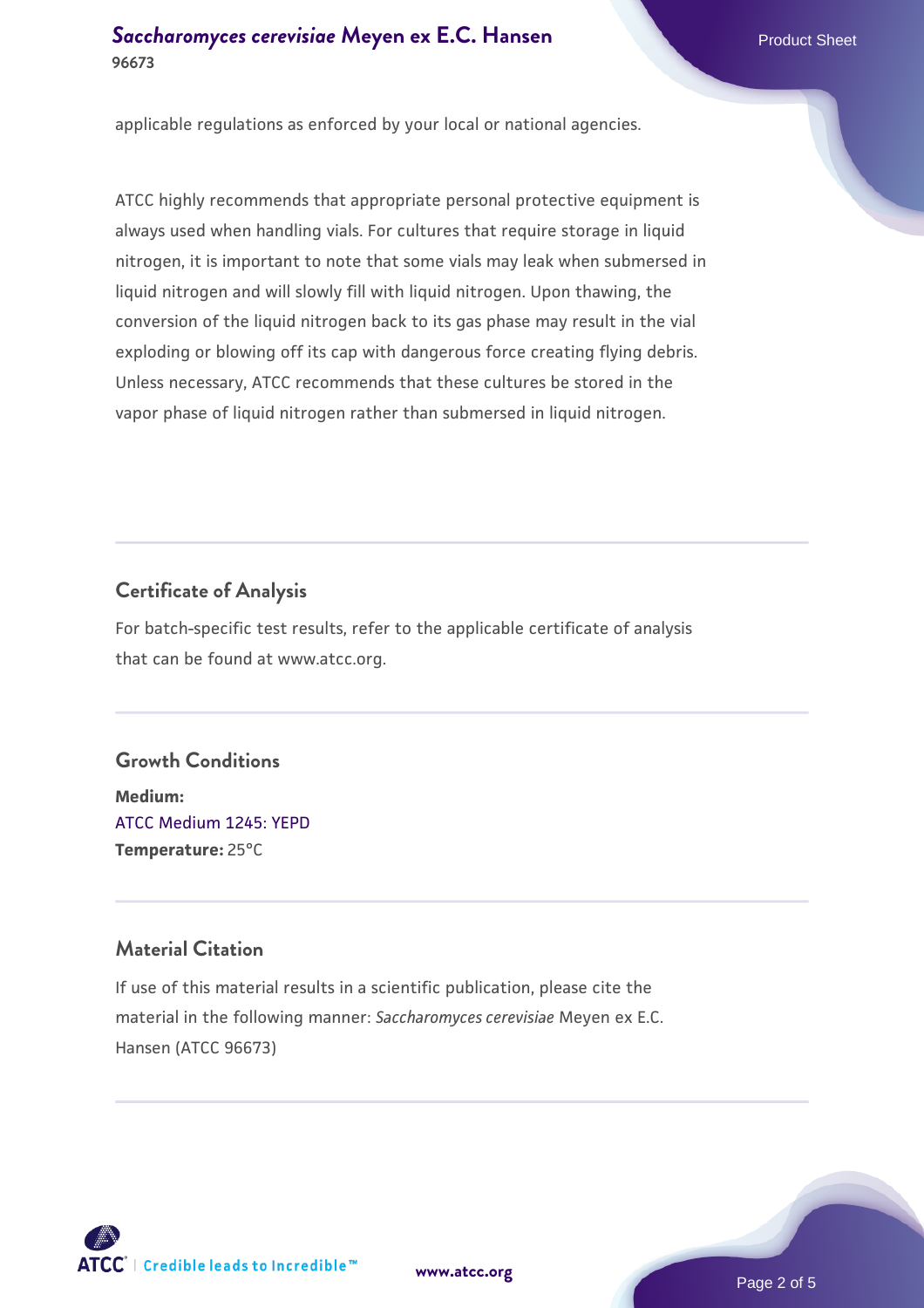#### **[Saccharomyces cerevisiae](https://www.atcc.org/products/96673)** [Meyen ex E.C. Hansen](https://www.atcc.org/products/96673) **96673**

#### **References**

References and other information relating to this material are available at www.atcc.org.

#### **Warranty**

The product is provided 'AS IS' and the viability of ATCC® products is warranted for 30 days from the date of shipment, provided that the customer has stored and handled the product according to the information included on the product information sheet, website, and Certificate of Analysis. For living cultures, ATCC lists the media formulation and reagents that have been found to be effective for the product. While other unspecified media and reagents may also produce satisfactory results, a change in the ATCC and/or depositor-recommended protocols may affect the recovery, growth, and/or function of the product. If an alternative medium formulation or reagent is used, the ATCC warranty for viability is no longer valid. Except as expressly set forth herein, no other warranties of any kind are provided, express or implied, including, but not limited to, any implied warranties of merchantability, fitness for a particular purpose, manufacture according to cGMP standards, typicality, safety, accuracy, and/or noninfringement.

#### **Disclaimers**

This product is intended for laboratory research use only. It is not intended for any animal or human therapeutic use, any human or animal consumption, or any diagnostic use. Any proposed commercial use is prohibited without a license from ATCC.

While ATCC uses reasonable efforts to include accurate and up-to-date information on this product sheet, ATCC makes no warranties or representations as to its accuracy. Citations from scientific literature and



**[www.atcc.org](http://www.atcc.org)**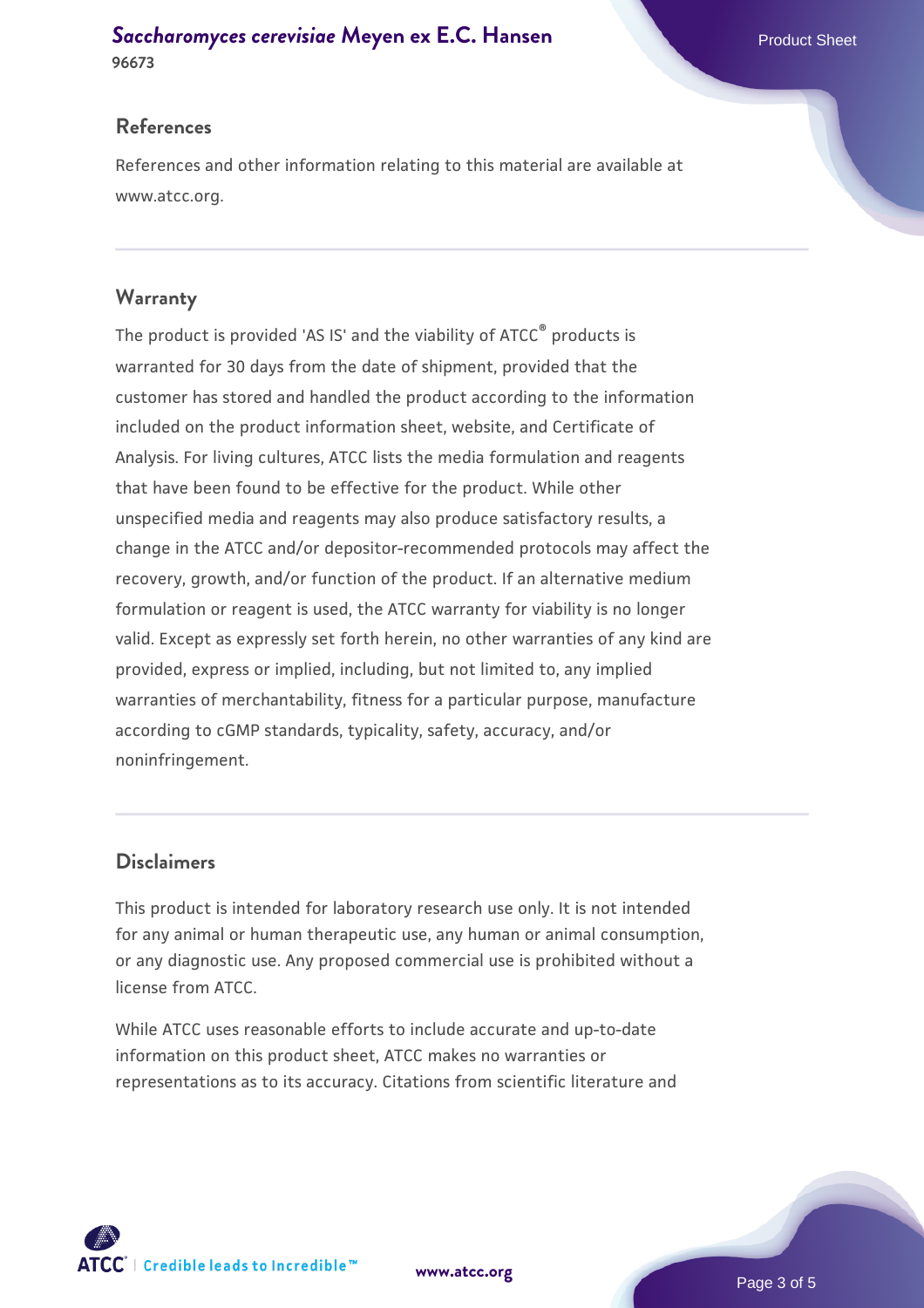patents are provided for informational purposes only. ATCC does not warrant that such information has been confirmed to be accurate or complete and the customer bears the sole responsibility of confirming the accuracy and completeness of any such information.

This product is sent on the condition that the customer is responsible for and assumes all risk and responsibility in connection with the receipt, handling, storage, disposal, and use of the ATCC product including without limitation taking all appropriate safety and handling precautions to minimize health or environmental risk. As a condition of receiving the material, the customer agrees that any activity undertaken with the ATCC product and any progeny or modifications will be conducted in compliance with all applicable laws, regulations, and guidelines. This product is provided 'AS IS' with no representations or warranties whatsoever except as expressly set forth herein and in no event shall ATCC, its parents, subsidiaries, directors, officers, agents, employees, assigns, successors, and affiliates be liable for indirect, special, incidental, or consequential damages of any kind in connection with or arising out of the customer's use of the product. While reasonable effort is made to ensure authenticity and reliability of materials on deposit, ATCC is not liable for damages arising from the misidentification or misrepresentation of such materials.

Please see the material transfer agreement (MTA) for further details regarding the use of this product. The MTA is available at www.atcc.org.

#### **Copyright and Trademark Information**

© ATCC 2021. All rights reserved. ATCC is a registered trademark of the American Type Culture Collection.

#### **Revision**

This information on this document was last updated on 2021-05-19



**[www.atcc.org](http://www.atcc.org)**

Page 4 of 5